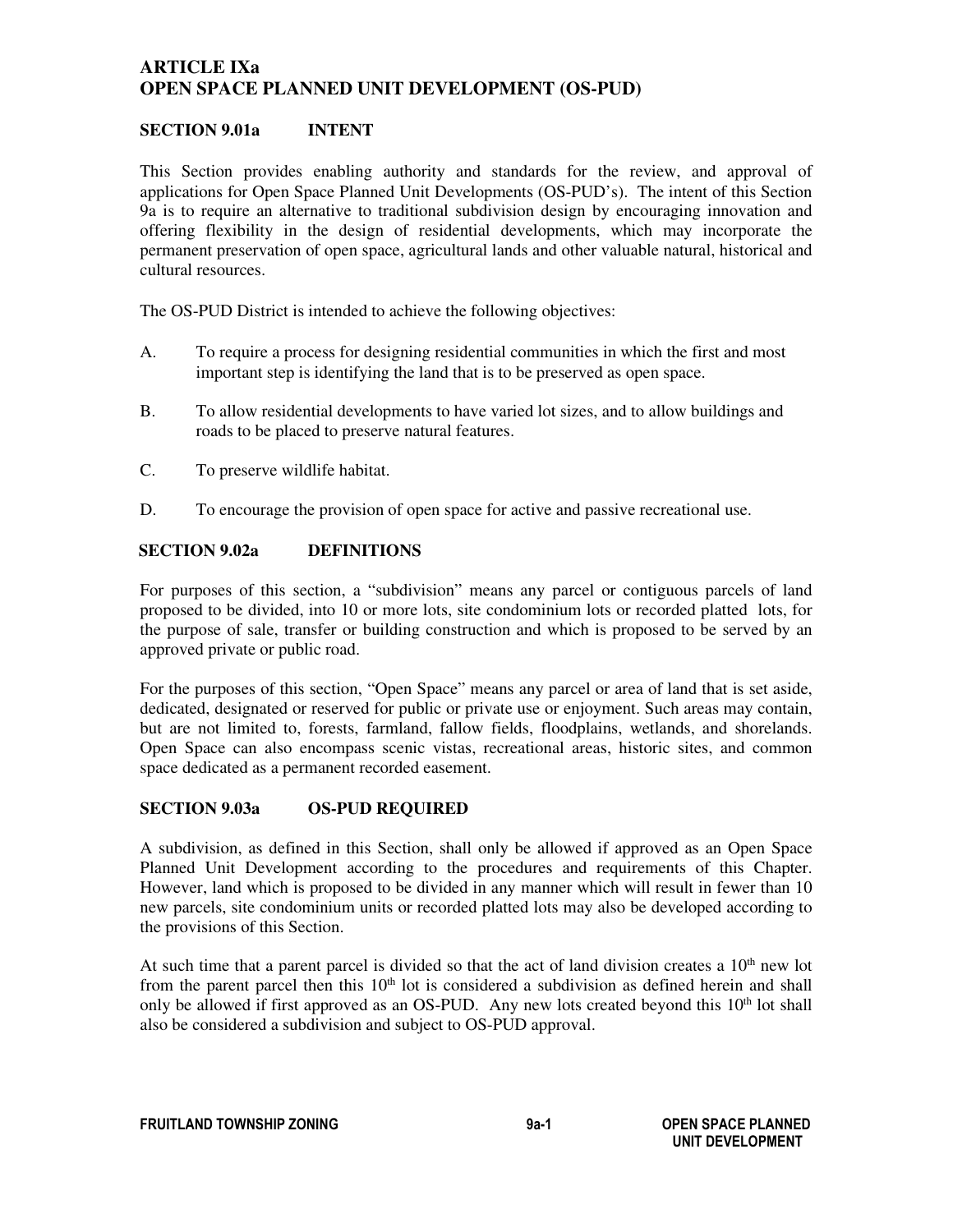#### **SECTION 9.04a AUTHORIZATION & PROCEDURES**

- A. An OS-PUD may only be approved by the Township Board following a recommendation from the Planning Commission in accordance with the procedures of this Ordinance in the following areas:
	- 1. Areas master planned or zoned RR, Rural Residential, or MDR, Medium Density Residential;<br>2. Areas which
	- Areas which are master planned or zoned MHDR, Medium High Density Residential but only if public sewer and water are provided;
	- 3. Reserved;
	- 4. Parcels within the Lake Michigan Shoreline District, Inland Lakes District and North Duck Lake Overlay District are excluded and cannot be rezoned as an OS-PUD.
- B. The granting of an OS-PUD rezoning application shall require an amendment of the Zoning Ordinance and Zoning Map. An approval granted under this Article shall constitute part of the Zoning Ordinance.

## **SECTION 9.05a UNIFIED CONTROL**

The proposed development shall be under unified ownership or control such that there is one person, group of persons or legal entity having responsibility for the completion and ongoing maintenance of the development in compliance with this Ordinance. This requirement for unified ownership or control shall not prohibit a transfer of ownership or control, so long as it can be demonstrated that the approved OS-PUD site plan and conditions of approval will be maintained unless modified in accordance with the requirements of this Chapter.

## **SECTION 9.06a PERMITTED USES**

Land and buildings in an Open Space PUD may only be used for the following uses or combination of such uses:

- A. Single family detached dwelling units.
- B. Two family attached dwelling units (duplexes) provided that such dwellings do not constitute more than 25 % of the total dwelling units*.*
- C. Multi-family dwelling units but only if the land requested for rezoning to Open Space OS-PUD is recommended for Medium High Density Residential land use in the Fruitland Township Master Plan and public sanitary sewer and water is provided.
- D. Accessory uses, structures and buildings which are customarily associated with the uses specified above including the following:
	- 1. Farming activities are permitted in Dedicated Open Space areas but only if the land requested for rezoning to OS-PUD is master planned or zoned Rural Residential. For purposes of this Section, farming activities shall be limited to the growing of crops, fruits, and vegetables and the raising and keeping of farm animals. In permitting farming activities as part of the OS-PUD, the project shall demonstrate that the farming activities will not pose a nuisance or a hazard to the residents of the OS-PUD.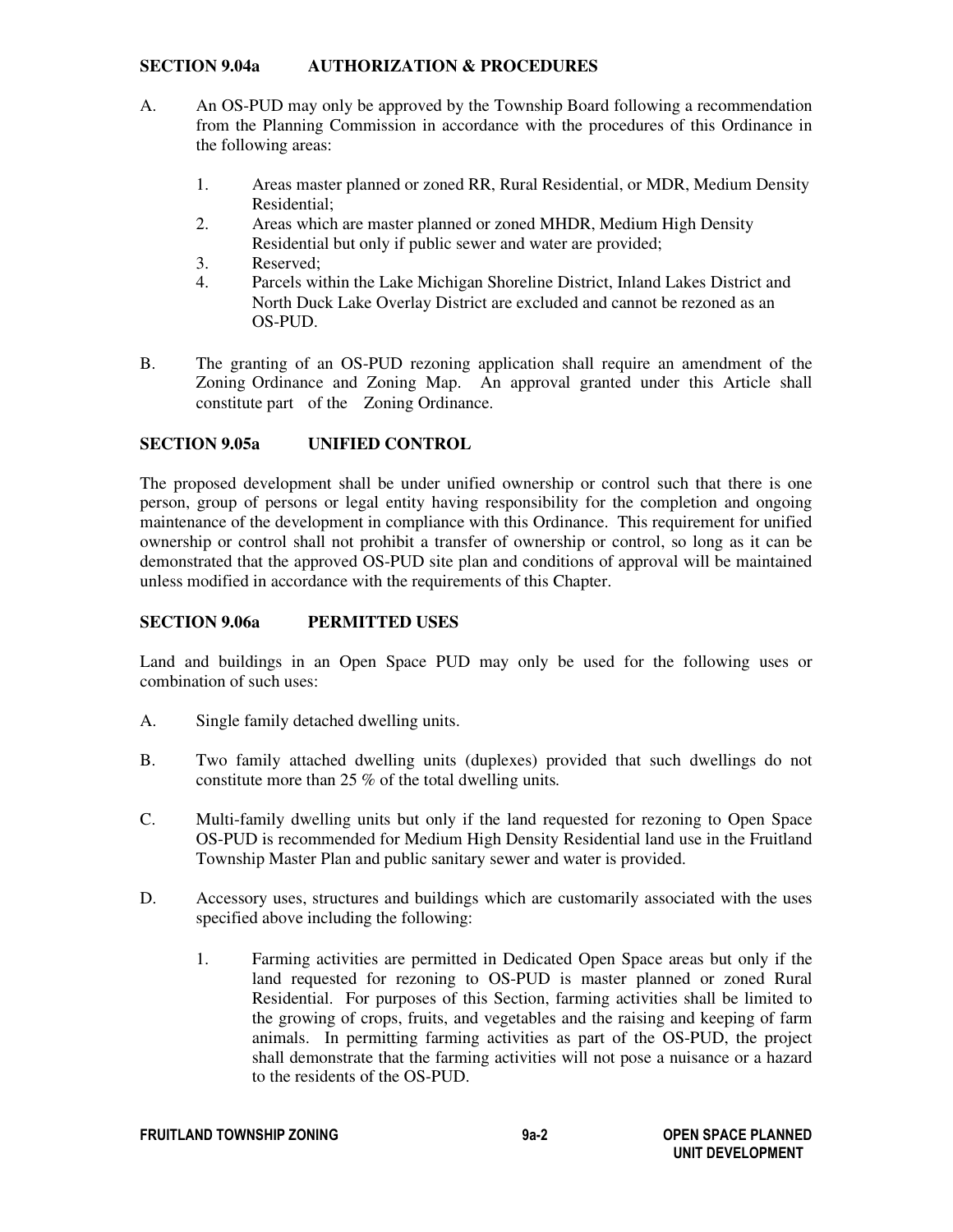- 2. Golf courses, tennis courts, ball fields, bike paths, walking paths, playground, community buildings, horse stables and similar recreational facilities as well as family child care homes, provided such uses are accessory to the residential uses in the OS-PUD. Such uses shall be designed to be used primarily by residents of the OS-PUD but this shall not prohibit non – OS-PUD residents from utilizing these accessory uses provided the rules for such use are set forth in the Open Space Agreement required herein.
- 3. Accessory buildings in an OS-PUD shall comply with the requirements of Section 3.08 of this Ordinance.
- E. On Site Use Wind Energy System 65 feet or less in total height.

## **SECTION 9.07a USES PERMITTED BY SPECIAL LAND USE**

- A. Any Wind Energy System which is greater than 65 feet.
- B. Met Tower.
- C. Ponds exceeding one (1) acre of surface area.
- D. Group family care home.

## **SECTION 9.08a DEVELOPMENT REQUIREMENTS**

#### A. **Lot Area and Width**

1. For areas master planned or zoned RR or MDR the minimum lot size shall be 30,000 sq. ft with a minimum lot width of 100 ft. However, the Planning Commission may recommend and the Township Board may approve up to 10 % of the total number of lots in an OS-PUD to have no less than 25,000 sq. ft. and 100 ft. of lot width. Such lots may be approved if it is demonstrated that such lot sizes are necessary because of the natural features of the site and that such lot size will be approved for private well and septic systems by the Muskegon County Health Department.

For areas master planned or zoned MHDR the minimum lot size shall be 20,000 sq. ft with 80 feet of lot width but only if public sanitary sewer and water are provided.

- B. The building height, setback, and yard requirements, general provisions, lighting and parking regulations contained in this Ordinance which would apply for the zoning district which is analogous to the Master Plan classification where the OS-PUD is proposed shall be met except that the Township Board following a recommendation from the Planning Commission may increase, decrease or otherwise modify these regulations, as may be requested by the applicant, in order to achieve the objectives of Section 9.01A. Other criteria which shall be used in making these determinations shall include the following:
	- 1. Whether the modifications requested will result in a project which better satisfies the intent and objectives of this Section.
	- 2. The modification shall be compatible with adjacent existing and future land uses and shall not significantly adversely affect the use and enjoyment of nearby property.
	- 3. The modification will result in the preservation of existing vegetation or other natural features on site.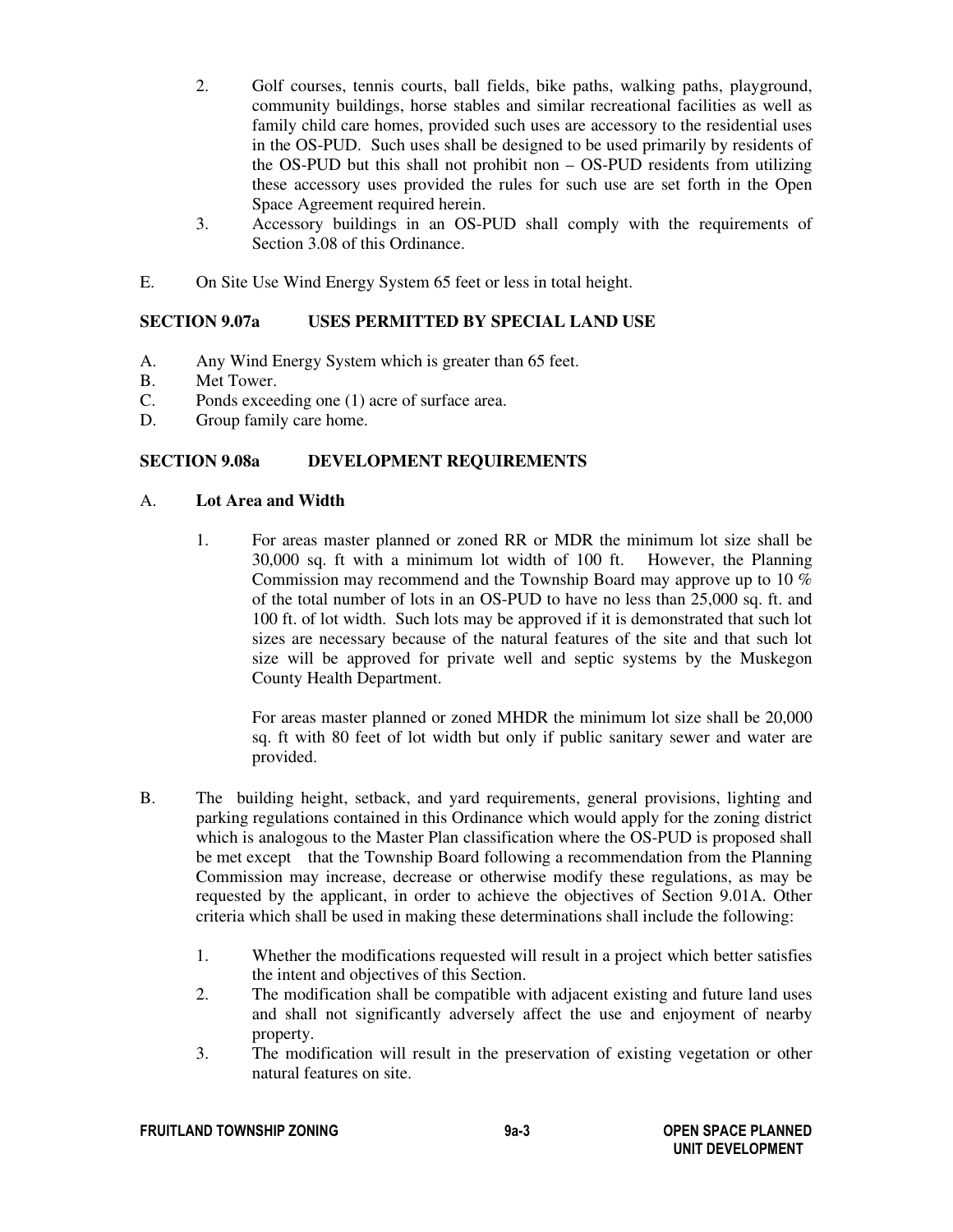- 4. The modification is necessary due to topography, natural features or other unusual aspects of the site.
- 5. The modification will improve or not impede emergency vehicle and personnel access.
- 6. The modification will improve or not impede adequate pedestrian circulation.
- 7. The modification shall not result in traffic or other safety hazards; shall not result in visual blight, distraction, or clutter, and shall not otherwise result in a detriment to the public health, safety or general welfare.
- C. Perimeter Lot Sizes.The Planning Commission may require that an OS-PUD be developed with lot sizes on the perimeter which will blend with adjacent residential lands uses, either planned or existing.

## **SECTION 9.09a OPEN SPACE REQUIREMENTS**

- A. An OS-PUD shall provide and maintain the following minimum amount of Dedicated Open Space in accordance with the standards of this Article. For purposes of this Ordinance, Dedicated Open Space shall mean that portion of an OS-PUD which is permanently preserved in an undeveloped state through an open space preservation agreement as required herein.
	- 1. For land master planned or zoned Rural Residential or Medium Density Residential 40 percent of the total area of the site shall be preserved as Dedicated Open Space*.*
	- 2. For land master planned or zoned Medium High Density Residential 15 percent of the total area of the site shall be preserved as Dedicated Open Space.
- B. Areas Not Counted as Dedicated Open Space*.*
	- 1. The area within all public or private road rights-of-way.
	- 2. Golf course.
	- 3. Any easement for overhead utility lines.
	- 4. The area within a platted lot, site condominium unit or metes and bounds parcel occupied or to be occupied by a building or structure not permitted to be located in open space.
	- 5. Off street parking area.
	- 6. Detention and retention ponds created to serve the project.
	- 7. Community drain fields.
	- 8. 50% of the area of existing wetlands, creeks, streams, existing ponds.
	- 9. 50% of the area of floodplains and 50% of areas of slopes of more than 20%.

### C. Standards for Open Space*.*

The following standards shall apply to the preserved open space required by this Section:

1. The open space may include a recreational trail, picnic area, children's play area, community building or other use which, as determined by the Planning Commission, is substantially similar to these uses. These uses, however, shall not utilize more than 50 percent of the Dedicated Open Space.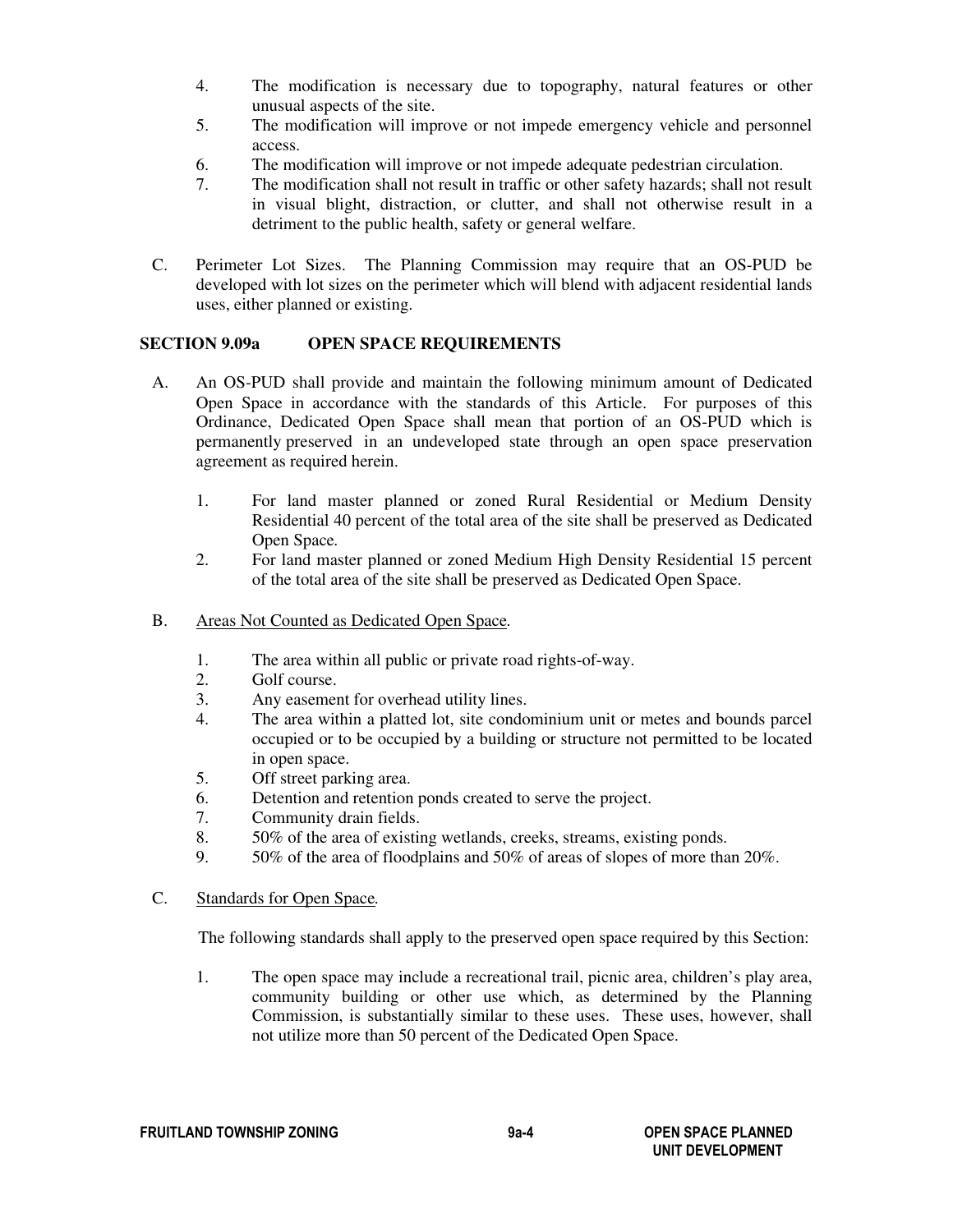- 2. A portion of the Dedicated Open Space shall be located along the public road frontage abutting the site. The depth of this area shall be at least 100 feet not including public road right of-way, and this area shall be left in its natural condition or landscaped to help reduce the view of houses on site from the adjacent roadway and preserve the rural view.
- 3. Open space areas are encouraged to be linked with any adjacent open spaces, public parks, bicycle paths or pedestrian paths.
- 4. The open space shall be available for all residents of the development, subject to reasonable rules and regulations and shall be reasonably accessible to the residents of the open space development. Safe and convenient pedestrian access points to the open space from the interior of the open space shall be provided.
- 5. If the land contains a lake, stream or other body of water, the Planning Commission may require that a portion of the open space abut the body of water.
- 6. Open space shall be located so as to preserve significant natural resources, natural features, scenic or wooded conditions, bodies of water, and wetlands.

## D. Methods to Preserve Open Space*.*

The applicant shall provide an open space preservation and maintenance agreement to the Township Board stating that all dedicated open space portions of the development shall be maintained in the manner approved. Documents shall be presented that bind all successors and future owners in title to commitments made as part of the proposal. This provision shall not prohibit a transfer of ownership or control, provided notice of such transfer is provided to the Township and the land uses continue as approved in the OS-PUD plan, unless an amendment is approved by the Township Board.

The agreement must be acceptable to the Township Board and may consist of a recorded deed restriction, covenants that run perpetually with the land or a conservation easement established according to the Michigan Conservation and Historic Preservation Act, Public Act 197 of 1980 as amended.

The legal instrument shall:

- 1. Indicate the proposed permitted use(s) of the open space.
- 2. List the parties who have an ownership interest in the open space. The residents of the OS-PUD by virtue of an association or other similar entity shall at all times maintain an ownership interest in the Dedicated Open Space.
- 3. Require that the open space be maintained and controlled by parties who have an ownership interest in the Dedicated Open Space.
- 4. Provide standards for scheduled maintenance of the open space, including periodic removal of underbrush to reduce fire hazard and the necessary pruning and harvesting of trees and new plantings.

#### **SECTION 9.10a DENSITY & NUMBER OF DWELLING UNITS ALLOWED**

An area which is requested for rezoning to OS-PUD shall only be developed in accordance with the density recommended by the Township Master Plan or zoning district as set forth in the following Density Table.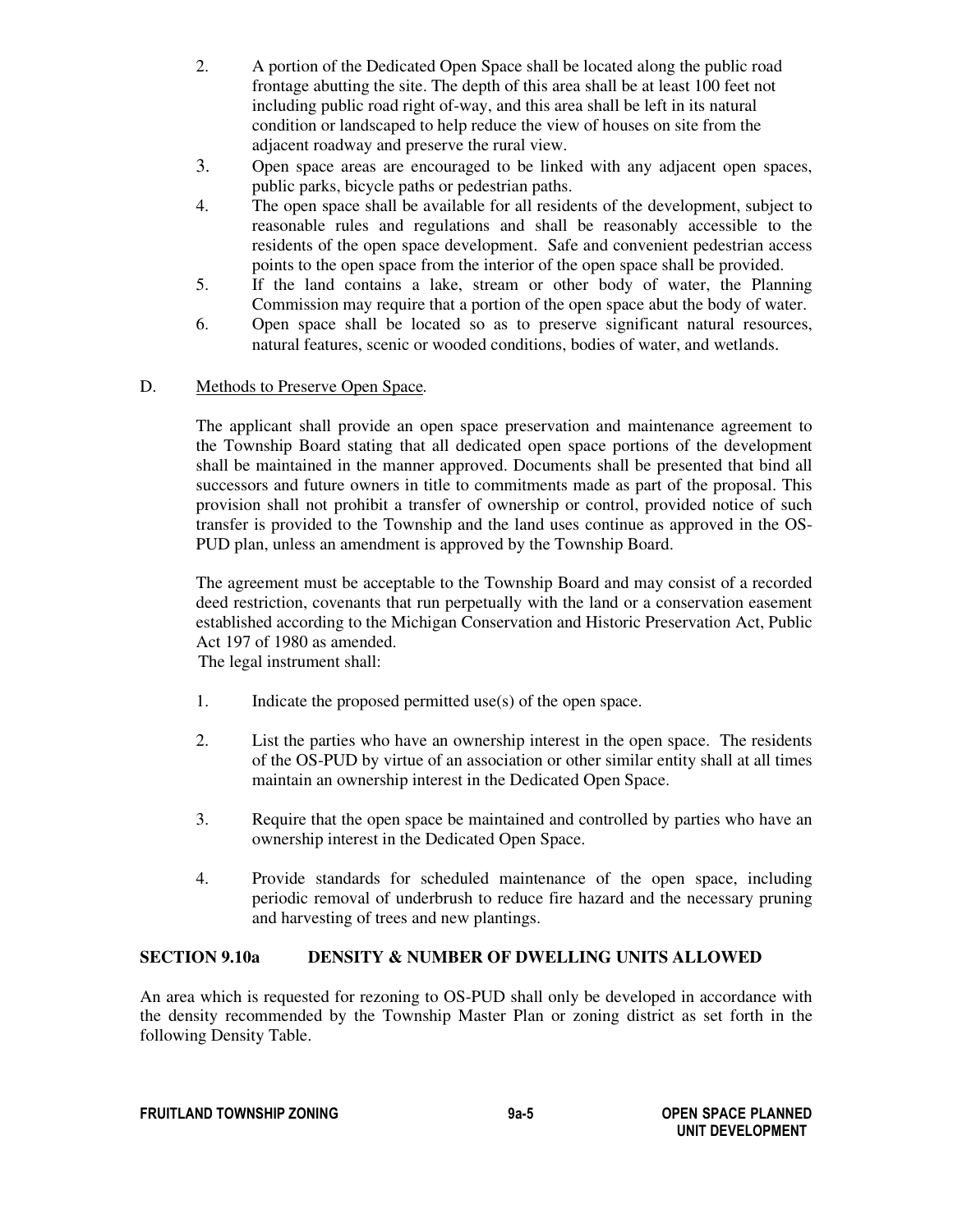The Township Board, following a recommendation from the Planning Commission, may choose to allow fewer dwellings than permitted by the Density Table if, in the opinion of the Board, a reduction in the number of dwellings proposed would better achieve the intent and objectives of the OS-PUD district.

## A. Density Table

| <b>Master Plan Category</b>               | <b>Zoning District</b> | <b>Maximum Average Density</b>                                                                                                                                                                                 |
|-------------------------------------------|------------------------|----------------------------------------------------------------------------------------------------------------------------------------------------------------------------------------------------------------|
| Rural Residential (RR)                    | <b>RR</b>              | 5 acres/dwelling unit (.2 dwelling<br>units per acre)                                                                                                                                                          |
| Medium Density Residential (MDR)          | <b>MDR</b>             | 2 acres/ dwelling unit (.5 dwelling)<br>units per acre)                                                                                                                                                        |
| Medium High Density Residential<br>(MHDR) | <b>MHDR</b>            | 30,000 sq. ft. per dwelling unit w/o<br>public sanitary sewer and water. (1.45)<br>dwelling units per acre.)<br>20,000 sq. ft per dwelling unit w/public<br>sewer and water. (2.17 dwelling units<br>per acre) |

## B. Formula to Determine Number of Dwellings.

The number of dwellings which may be constructed within an OS-PUD shall be determined as follows:

- 1. Determine gross site area. The gross site area may include road right of way if included in legal description.
- 2. Subtract half of the Primary Conservation Areas**.** For purposes of this Ordinance, Primary Conservation Areas shall be defined as existing wetlands, creeks, streams, ponds, floodplains and slopes over 20%.
- 3. Multiply this acreage by the Maximum Average Density from the Density Table to determine the number of dwellings permitted. Any resulting fraction shall be rounded down to the nearest whole number.
- C. The determination of the existence of wetlands and floodplain areas on a parcel shall be demonstrated to the satisfaction of the Planning Commission through a written determination by the Michigan Department of Environmental Quality or by an analysis performed by a professional biologist, ecologist, environmental engineer or similar professional person deemed acceptable to the Planning Commission.
	- D. Additional dwellings above what is allowed by Section 9.09a.A above may be permitted at the discretion of the Township Board following a recommendation by the Planning Commission if the development provides additional amenities or preserves additional open space which would result in a significant recognizable benefit to the Township and residents of the OS-PUD. Items which could be added to an OS-PUD so it may be eligible for consideration for additional dwelling units shall include one or more of the following items as well as similar items: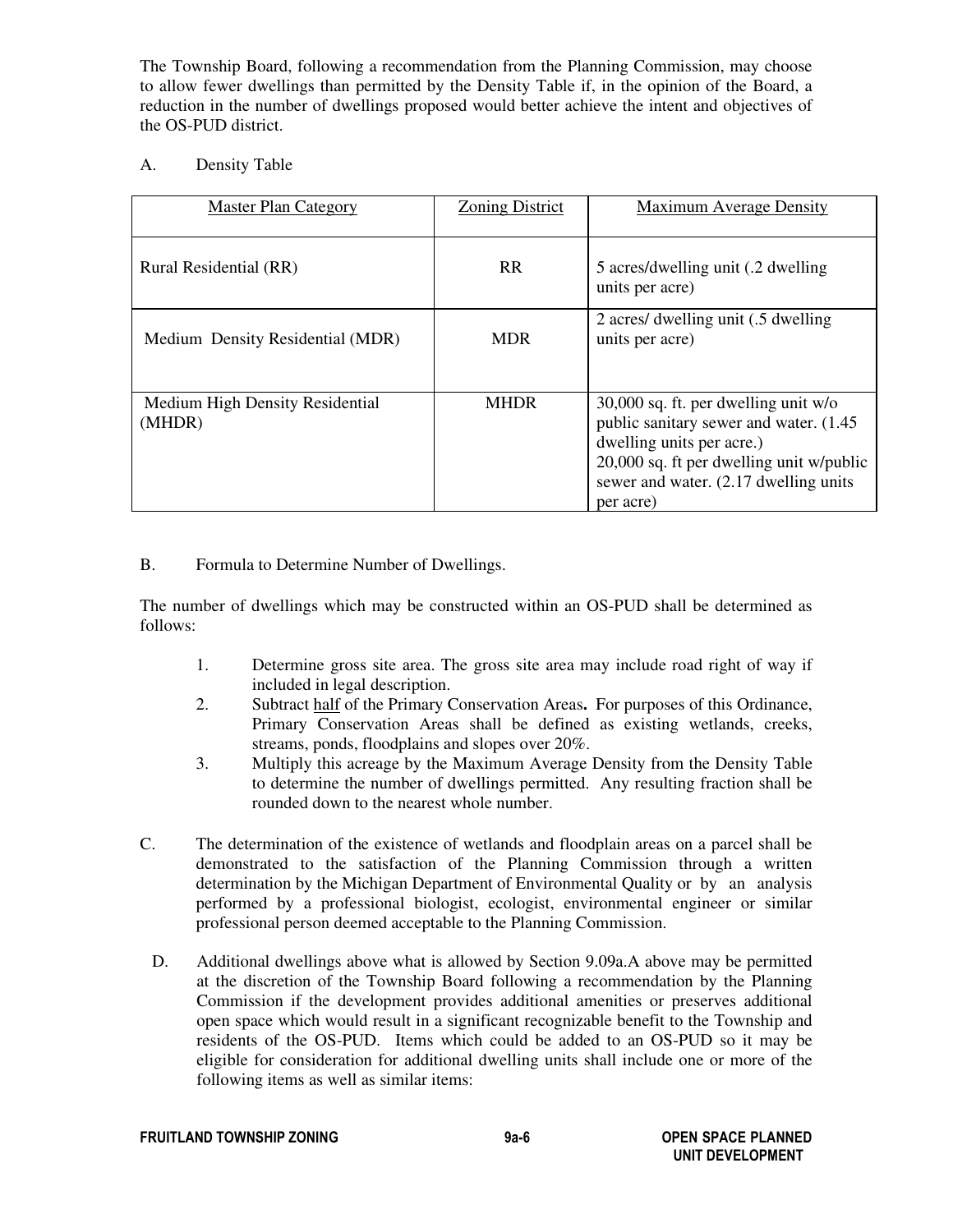- 1. Provision of recreational facilities such as playground areas with play equipment, ball fields, bike path, man-made lake, and community building or similar recreation facility.
- 2. Additional landscaping to preserve or enhance the rural view along the roadway.
- 3. Enhancement of existing wetlands, subject to applicable regulations.
- 4. Provision of a public water and/or sanitary sewer system.
- 5. Providing additional open space on a site different than the proposed OS- PUD site but within Fruitland Township provided such open space would be of benefit to Fruitland Township residents as determined by the Township Board.
- E. Formula for Additional Dwellings. If additional dwelling units are to be permitted by the Township Board as allowed by the above section, the number of dwelling units, which may be constructed shall be determined as follows:
	- 1. Determine gross site area. The gross site area may include road right of way if included in legal description;
	- 2. Multiply this acreage by the Maximum Average Density from the Density Table to determine the number of dwellings permitted. Any resulting fraction shall be rounded down to the nearest whole number. In no case shall the number of dwelling units exceed what is permitted by this subsection, 9.09a.E.

# **SECTION 9.11a PREPARATION OF OS-PUD PRELIMINARY SITE PLAN: 4 STEP DESIGN PROCESS**

A. **4 Step OS-PUD Design Process.** A site plan for an OS-PUD shall be prepared according to the following process. Approval of an OS-PUD site plan shall be based on how closely the site plan conforms to this design process as well as conformance to the standards for approval of an OS-PUD contained in Section 9.14a of this Ordinance.

The applicant shall prepare two plans: a Natural Features & Development Area Map and a Preliminary Site Plan using the design process described below.

#### **STEP 1 Prepare a Natural Features & Development Areas Map**

- 1. The Natural Features & Development Area Map shall illustrate the Primary Conservation Areas and those other areas on the site which are to be preserved as Dedicated Open Space on the site.
	- Primary Conservation Areas, for purposes of this Ordinance, shall be defined as existing wetlands, creeks, streams, ponds, floodplains and slopes over 20%.
	- The Dedicated Open Space illustrated on this map shall comply with the requirements for open space per Section 9.08a of this Ordinance.
	- Only one half of the Primary Conservation Areas shall be counted toward the required amount of Dedicated Open Space.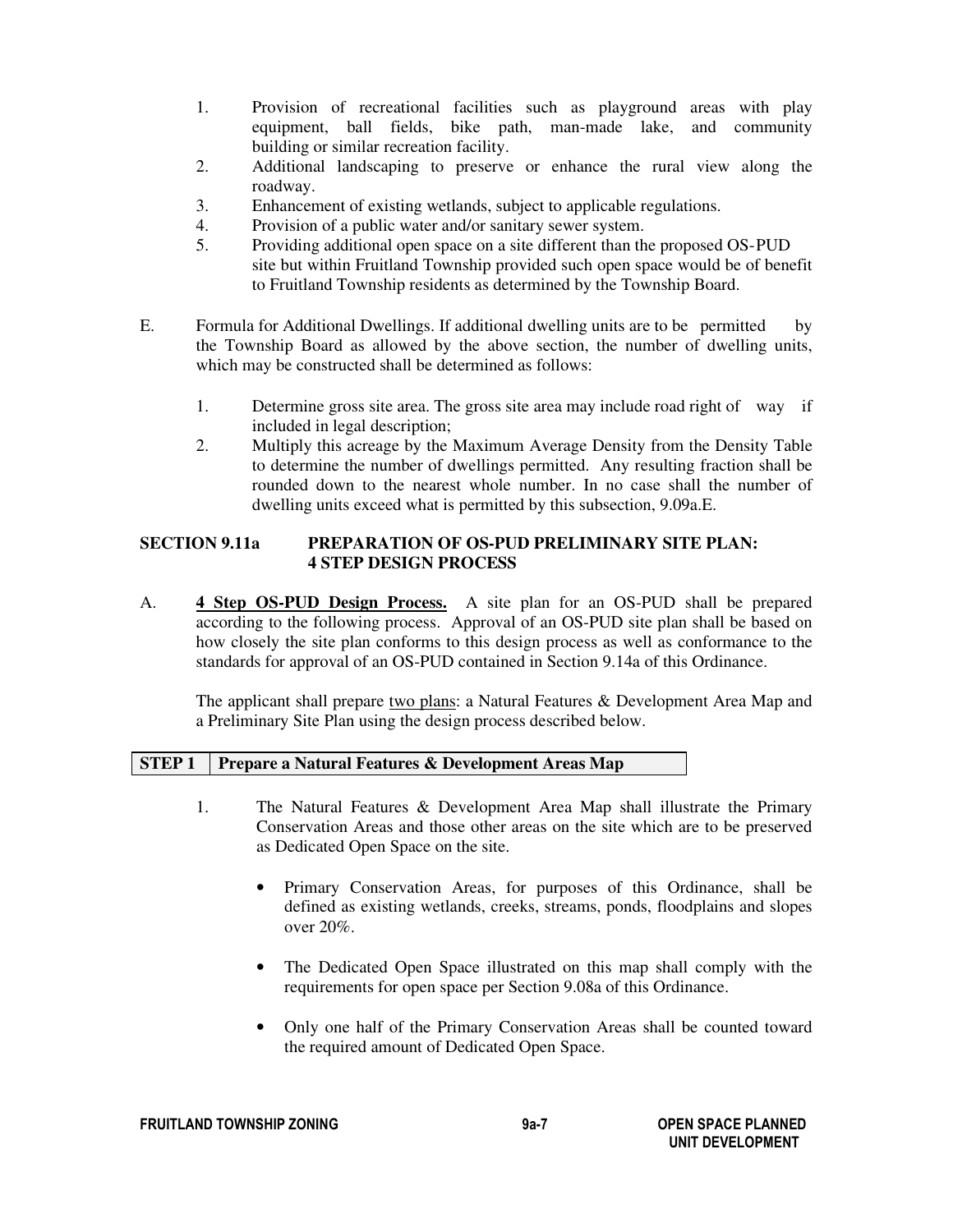- 2. Label other natural site features such as woods, stands of trees, specimen trees, farm lands and fields, meadows and hedgerows, farm buildings and fences.
- 3. The Dedicated Open Space as required by Section 9.08a of this Ordinance shall be clearly labeled on the map. The areas outside the Dedicated Open Space shall be illustrated on the map as the Development Area which is the only area where house sites may be located.

# **STEP 2 Locate House Sites on Natural Features & Development Area Map**

- 4. On the same Natural Features and Development Area Map illustrate the tentative location of house sites. The number of houses permitted for the site shall be as determined by Section 9.09a of this Ordinance.
	- House sites shall only be located within the Development Area identified in Step 1. A house site shall not be located within the Primary Conservation Areas or other areas illustrated as Dedicated Open Space.
	- The location of house sites should be done according to the following design standards:
	- (i) Houses should be placed so that the predominant view from the house is of open space and not of dwellings on the opposite side of the street.
	- (ii) Houses should be placed so that scenic views are left unblocked or uninterrupted, particularly as seen from the public road right-of-way.
	- (iii) In order to maintain scenic views and rural character, dwellings placed directly on hilltops shall be discouraged if the dwelling is unscreened from the view of nearby properties and roads. Dwellings which are three stories as viewed from nearby public streets, such as a two story walkout, shall also be discouraged as such dwellings can detract from the rural view.

# **STEP 3 Locate Conceptual Roads on Natural Features & Development Area Map**

5. On the Natural Features & Development Area Map illustrate the conceptual location of streets which shall be designed to serve the house sites identified in Step 2. Trails shall also be illustrated on this plan.

 The location of streets should be designed according to the following design standards:

- (i) Avoid crossing wetlands and wildlife habitat areas with streets.
- (ii) Street systems should be designed to produce terminal vistas (views) of open spaces, village greens, water features, meadows or playing fields.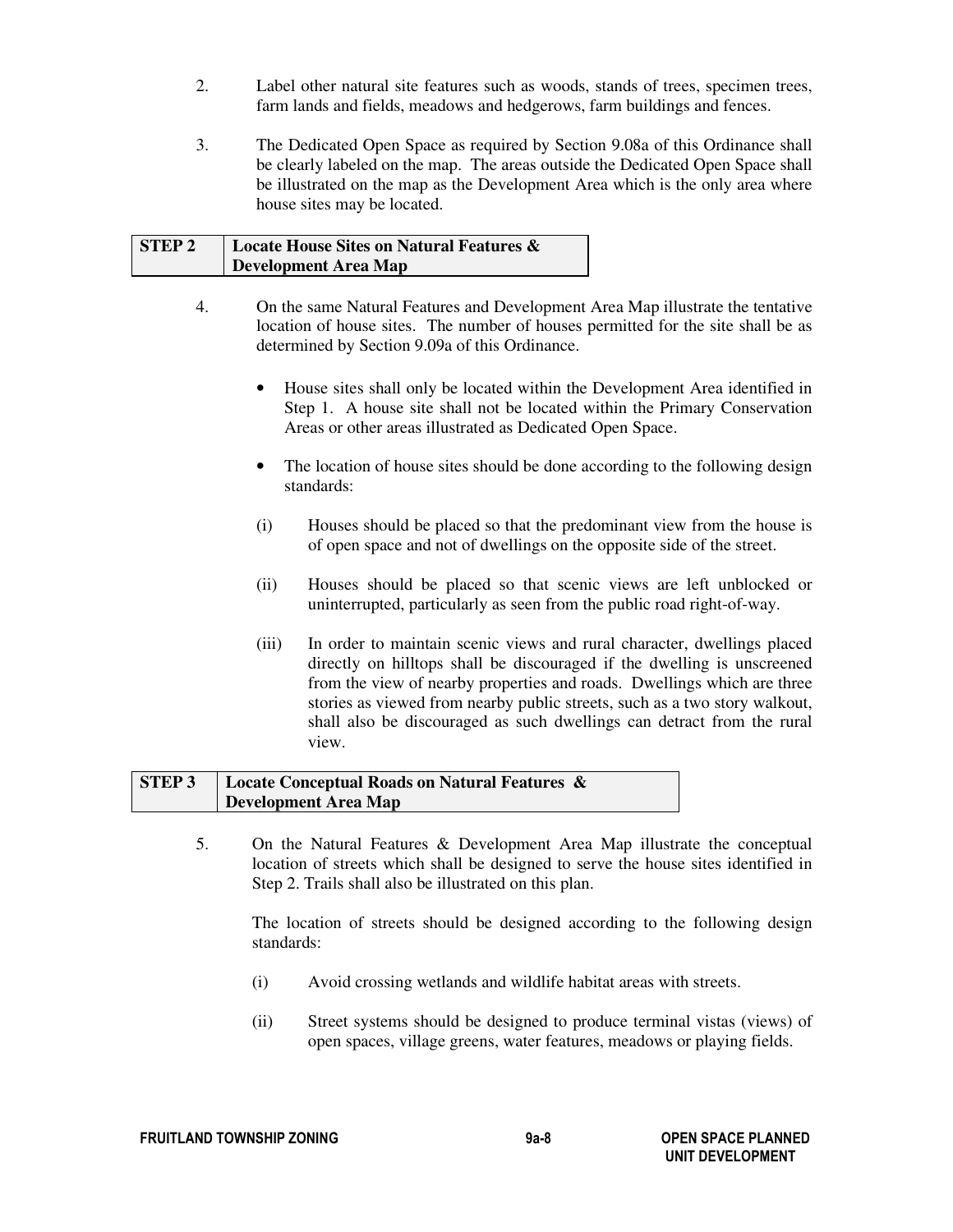- (iii) Streets are encouraged to have houses on only one side of the street are to allow residents a view of open spaces within the development.
- (iv) Every effort should be made to connect each street with another to minimize dead-ends, to provide safe and efficient access for emergency and public service vehicles, and to avoid conditions where certain residential streets become collectors that carry the majority of neighborhood traffic.
- (v) Where cul-de-sacs are unavoidable, they should be provided with pedestrian and bike linkages to nearby streets or adjoining neighborhoods.
- (vi) Streets serving new developments should be designed to connect with adjoining properties.
- (vii) OS-PUD developments shall, where feasible and appropriate, provide a trail system that provides pedestrian and bicycle linkage throughout the development, that take advantage of the open space areas. Linkage to future neighborhoods and developments that may occur adjacent to the development may be provided and are encouraged.

#### **STEP 4 Prepare Preliminary Site Plan**

- 6. Next, prepare a separate plan to be known as the Preliminary Site Plan in accordance with the requirements of Section 15.03B herein and
	- Draw lot lines for each house site and the road rights-of-way within the Development Area and
	- Illustrate the boundaries of the Development Area on the Preliminary Site Plan.
	- (i) If permitted by the MCHD, septic drain fields may be located within the Dedicated Open Space areas outside the lot lines.
	- (ii) As part of the Preliminary Site Plan, the applicant shall provide documentation from the Muskegon County Health Department that the soil types in the buildable areas are acceptable for on site well and septic systems.
- 7. The Natural Features Map plan prepared according to Steps 1 and 2 above along with the Preliminary Site Plan prepared according to Steps 3 and 4 shall be submitted to the Planning Commission for preliminary site plan review according to the procedures of this Ordinance.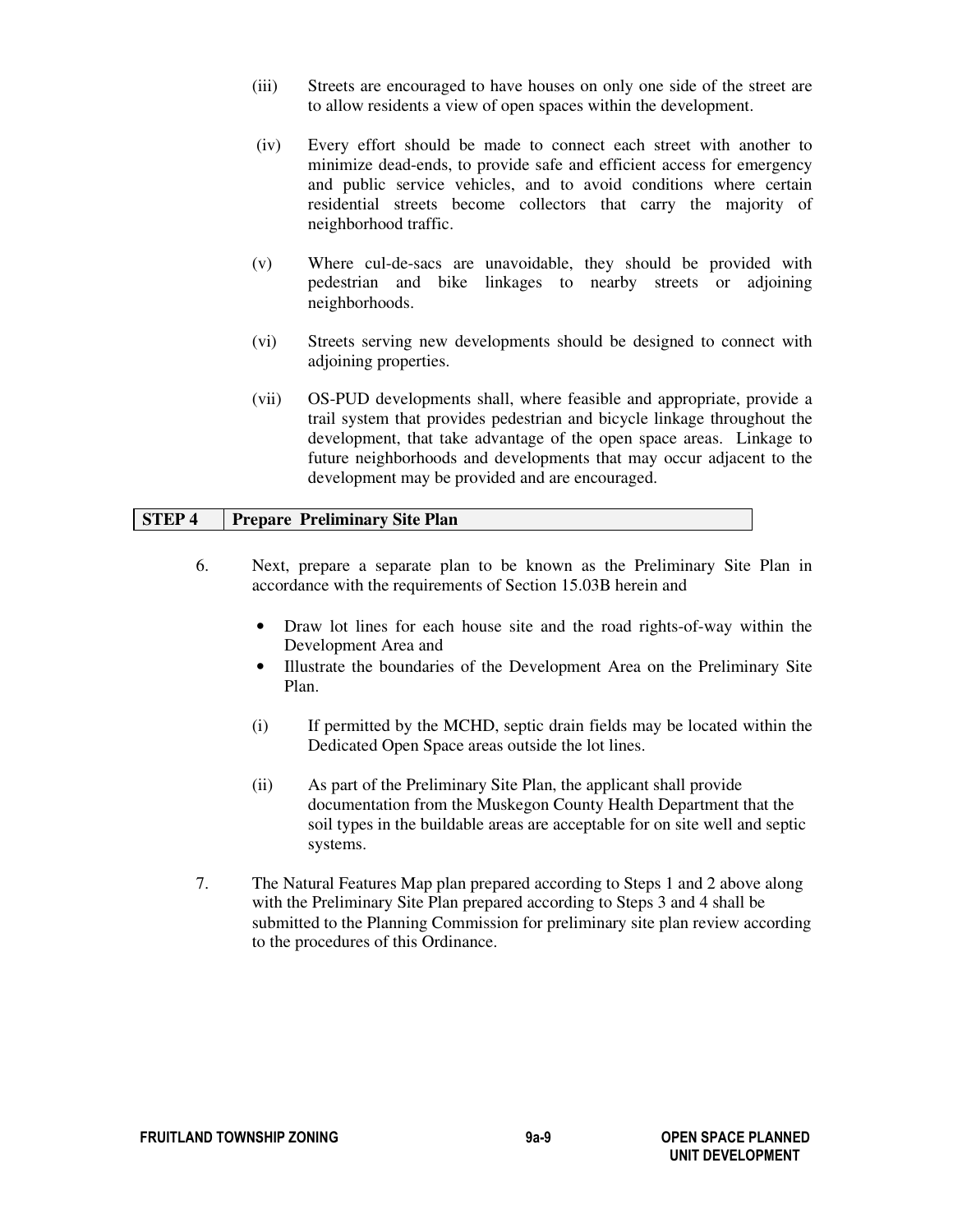## **SECTION 9.12a DEVELOPMENT REQUIREMENTS**

An OS-PUD permitted under this Section shall comply with the following requirements:

- A. Sidewalks. For areas recommended for Medium High Density Residential land use in the Master Plan, the Planning Commission may require sidewalks in accordance with the Township's subdivision and site condominium regulations.
- B. Grading. To preserve the natural appearance and beauty of the property, all graded areas, cuts and fills will be kept to a minimum. In appropriate cases, retaining walls may be required. Grading within the OS-PUD shall be planned and carried out so as to avoid erosion, pollution, flooding or other adverse effects upon the land, and to have a minimal effect upon the environmental characteristics of the land as reasonably feasible.
- C. Private Roads. Private roads within an OS-PUD shall conform to the private road requirements of this Ordinance.
- D. Utilities. The OS-PUD shall be served by either private or community owned well and septic system approved by the Muskegon County Health Department or by a public water and sanitary sewer system.

#### E. Storm Water Management.

- 1. A stormwater management plan shall be submitted with both the Preliminary Development Plan for and the Final Development Plan. This plan shall provide information on how storm water will be controlled during and after construction. This plan shall be subject to the review and approval of the Township Engineer.
- 2. Storm water shall be substantially managed with green infrastructure such as vegetated swales, rain gardens, stone weirs or dikes, sediment basins and shallow storm water areas. Storm water shall be minimally managed with conventional storm water management structures such as gutters, catch basins, underground pipes, detention ponds, and retention ponds. Underground detention facilities may be permitted.
- 3. Storm water detention ponds may be allowed for the containment of storm water run off if it is demonstrated that other stormwater management measures as noted above are not feasible due to soil types, topography or other similar site features.
- F. Outdoor Lighting. Outdoor lighting shall be designed and located to avoid casting any direct or reflected glare upon neighboring property or upon adjacent structures within the proposed project.
- G. Signs. Signs shall comply with the sign requirements of this Ordinance.
- H**.** Minimum Dwelling Unit Size. The minimum size of a dwelling unit shall be as required for dwellings normally permitted by the Zoning District as recommended by the Master Plan.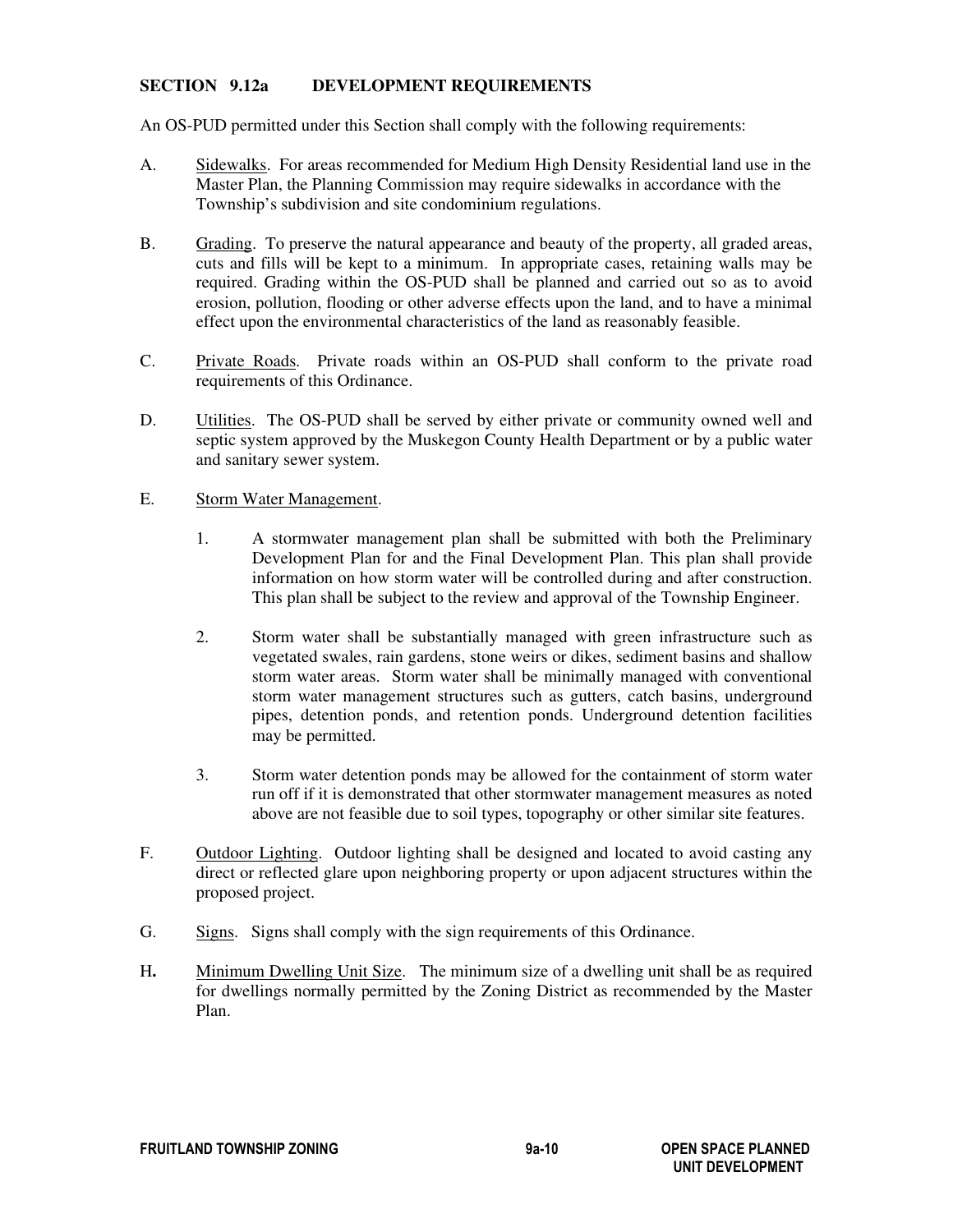I. Setbacks Abutting Agricultural Uses. Where an area requested for a OS-PUD zoning abuts an active farm the Planning Commission may recommend and the Board may approve a requirement that a buffer zone of 250 feet be provided along that portion of the OS-PUD abutting the farm to mitigate any adverse effects of the farm operation on future residents of the OS-PUD and to protect the farm operation from the impacts of non-farm residents. This buffer zone could include but would not be limited to greater setbacks for dwellings and yards, the provision of earthen berms or landscaping or a combination of these and other methods.

### **SECTION 9.13a PUBLIC AND PRIVATE STREET CONNECTIONS TO ADJACENT PROPERTY**

- A. Public or private streets may be required to be extended to an adjacent property line by the Township Board following a recommendation from the Planning Commission which shall be based on both of the following criteria:
	- 1. The road extension is a logical method to achieve the safe and efficient movement of vehicles and pedestrians between residential areas and to reduce the amount of vehicle trips which would otherwise need to utilize the public street system to access adjoining residential areas. In making this determination, the Planning Commission shall consider the likelihood of the adjacent property being developed, whether the natural site features on the adjacent property preclude or present difficulty in extending the public or private road, and if the adjacent site is already developed so as to prevent the extension of the public or private road.
	- 2. The road extension would not result in future traffic from off-site creating unsafe situations for the residents of the project proposed by the applicant.
- B. If such a connection is required the Planning Commission shall require that one of the following methods be followed:
	- 1. The applicant shall construct the road to the adjacent property line at the time that the private road is built;<br>2. The applicant shall illust
	- The applicant shall illustrate an easement for the future road on the approved OS-PUD site plan and record an agreement to construct the road connection within the easement when the adjacent property develops and:
		- (i) the Planning Commission determines the necessity of the road connection OR
		- (ii) the owners of the properties to be served by the road connection agree to the necessity of the road connection.
- C. The road connection shall remain open at all times for the uninterrupted movement of people and vehicles

## **SECTION 9.14a PROCEDURES TO REVIEW AN OS-PUD REQUEST**

A. Application. An applicant for an OS-PUD rezoning shall comply with the submittal and review requirements of Section 14.12 A-D of this Ordinance.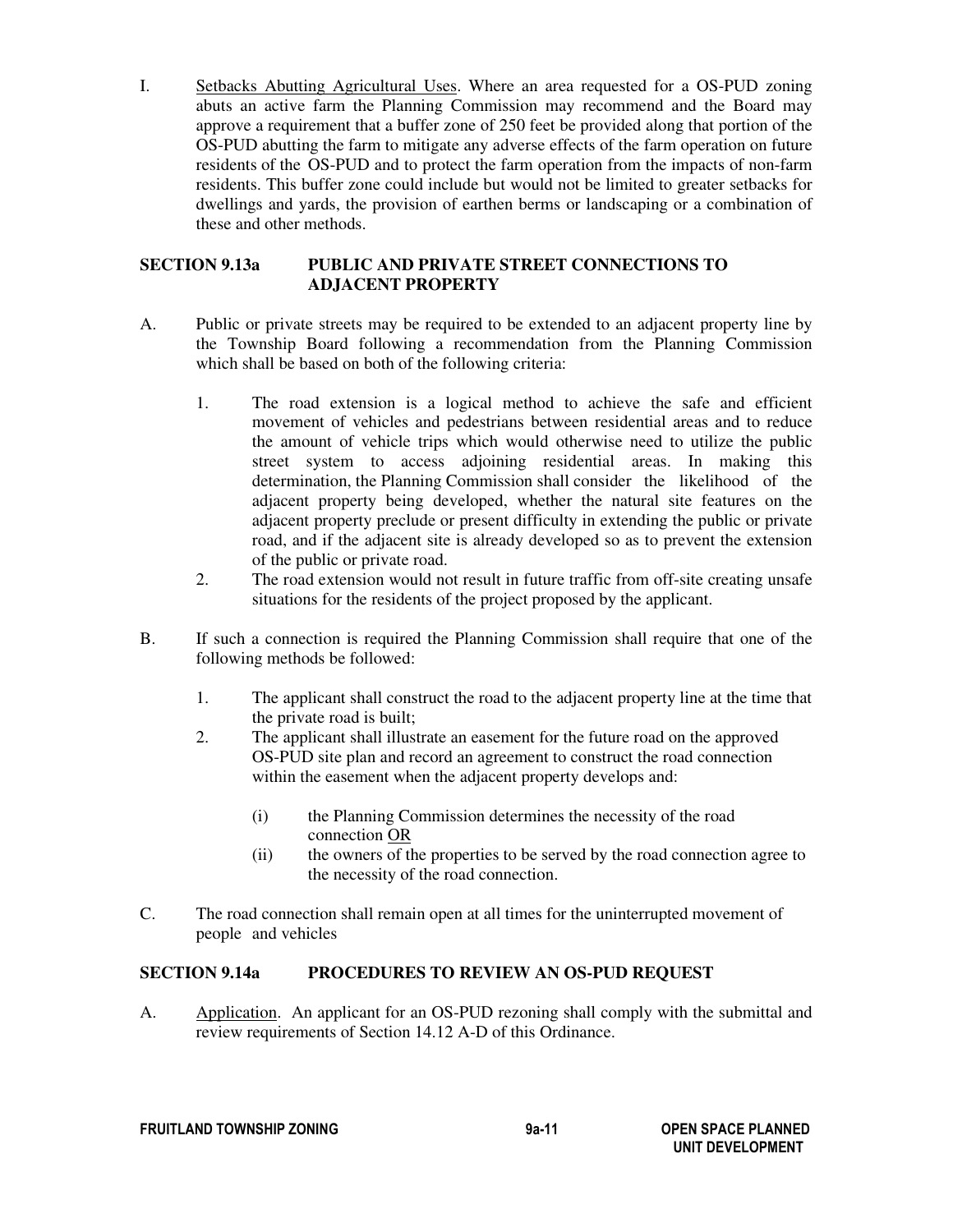- B. Pre-application Conference. Before submitting an application for a OS-PUD, an applicant may meet with the Planning Commission or Township Zoning the Planning Commission or Township Zoning Administrator, Planner or Engineer to submit information regarding a proposed OS-PUD and to confer with the Planning Commission, or staff, about the proposed application and the OS-PUD.
- C. Preliminary Development Plan. An applicant for OS-PUD rezoning shall submit 10 copies of the site plans required by Section 9.10a of this Section. The site plan shall also note the following information:
	- 1. The proposed density, number, and types of dwelling units.
	- 2. Calculations demonstrating compliance with the ordinance requirements for open space and number of permitted dwellings.
- D Environmental Impact Assessment. The Planning Commission may require at the applicants expense an environmental impact assessment as part of the Preliminary or Final Site Plan. This assessment shall at a minimum describe the effect and impact that the proposed OS-PUD will or may have upon the lands involved and the adjacent and nearby lands, streams, rivers, wetlands, and the quality and volume of surface and groundwater; wildlife and trees, and other significant vegetation.
- E. Review of Preliminary Development Plan. The Planning Commission shall review the preliminary development plan and make recommendations to the applicant regarding the OS-PUD, together with any recommended changes or modifications thereof.
- F. Final Development Plan.
	- 1. After receiving the recommendations of the Planning Commission on the preliminary development plan, the applicant for OS-PUD rezoning shall submit a Final Development Plan to the Township office in accordance with the requirements for Final Site Plan Review as contained in Section 15.03.C of this Ordinance. Copies of the plan shall be forwarded to the Planning Commission.
	- 2. The Final Development Plan shall contain all of the information required for Final Site Plan review unless the same is waived by the Planning Commission as not being reasonably necessary for the consideration of the OS-PUD plus the following:
		- (i) All of the drawings, narrative, studies, assessments, and other information, and materials comprising the preliminary development plan, including all of the recommendations of the Planning Commission thereon.
		- (ii) Projected time for completion of the entire OS-PUD and the proposed phasing, if any, of the OS-PUD.
		- (iii) Any other information reasonably required by the Planning Commission in connection with its review of the OS-PUD and consideration of the rezoning of the lands in accordance with the OS-PUD plan.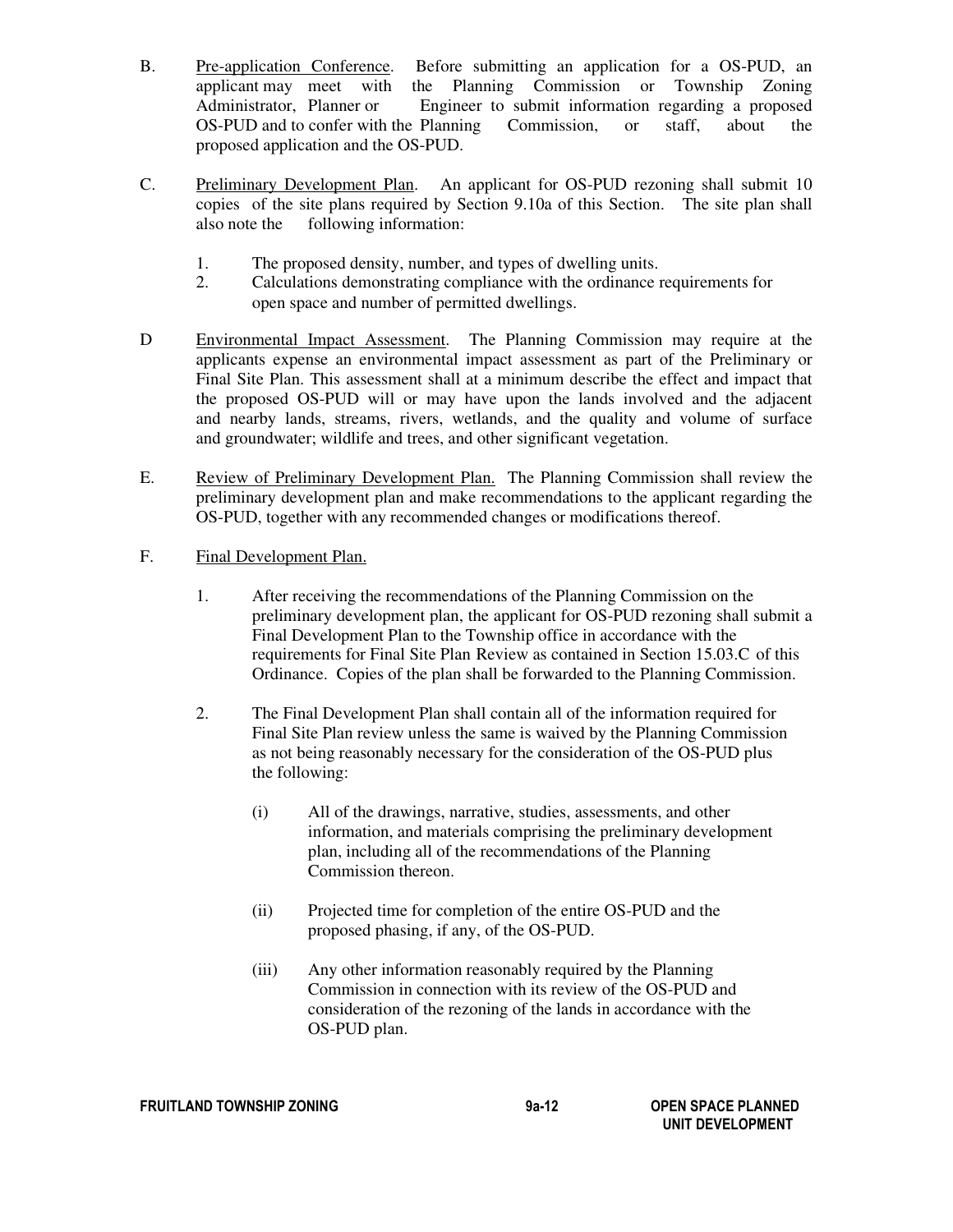- G. Planning Commission Public Hearing on Final Development Plan. The Planning Commission shall hold a public hearing on the Final Development Plan and the application for rezoning in accordance with the Plan. Notice of the hearing shall be given as required by this Ordinance for re-zonings.
- H. Consideration of Final Development Plan by Planning Commission. After the public hearing, the Planning Commission shall make recommendations concerning the Final Development Plan and the modifications in the Final Development Plan and the rezoning, to the Township Board.
- I. Standards for Approval. In making a recommendation to approve an OS-PUD, the Planning Commission must find that the proposed OS-PUD meets the standards for approval as contained in Section 9.14a.
- J. Final Consideration of OS-PUD by Township Board. The Township Board shall hold a public hearing on the Final Development Plan and the recommendations submitted by the Planning Commission. Notice of the hearing shall be given as required by this Ordinance for re-zonings.

 The Township Board shall determine whether the Final Development Plan complies with the standards, conditions, and requirements of this Ordinance and, in addition, shall determine whether the proposed project promotes the intent and purpose of this Ordinance; insures that the proposed project will be compatible with adjacent uses of land, the natural environment, and the capacities of public services and facilities affected by the proposed project; and insures that the proposed project will be consistent with the public health, safety, and welfare needs of the Township.

 Upon a determination that a proposed project meets such standards, conditions, and requirements, the Township Board may approve the final development plan and grant the rezoning request.

- K. Conditions of Approval. The Township Board may impose reasonable conditions upon its approval. Such conditions may include conditions necessary to insure that public services and facilities affected by a proposed project will be capable of accommodating increased service and facility loads caused by the land use or activity, to protect the natural environment and conserve natural resources and energy, to insure compatibility with adjacent uses of land, and to promote the use of land in a socially and economically desirable manner. Conditions imposed shall meet all of the following requirements.
	- 1) They shall be designed to protect natural resources, the health, safety, and welfare and the social and economic well being of those who will use the proposed project under consideration, residents, and landowners immediately adjacent to the proposed project and the community as a whole.
	- 2) They shall be related to the valid exercise of the police power, and the purposes which are affected by the proposed project.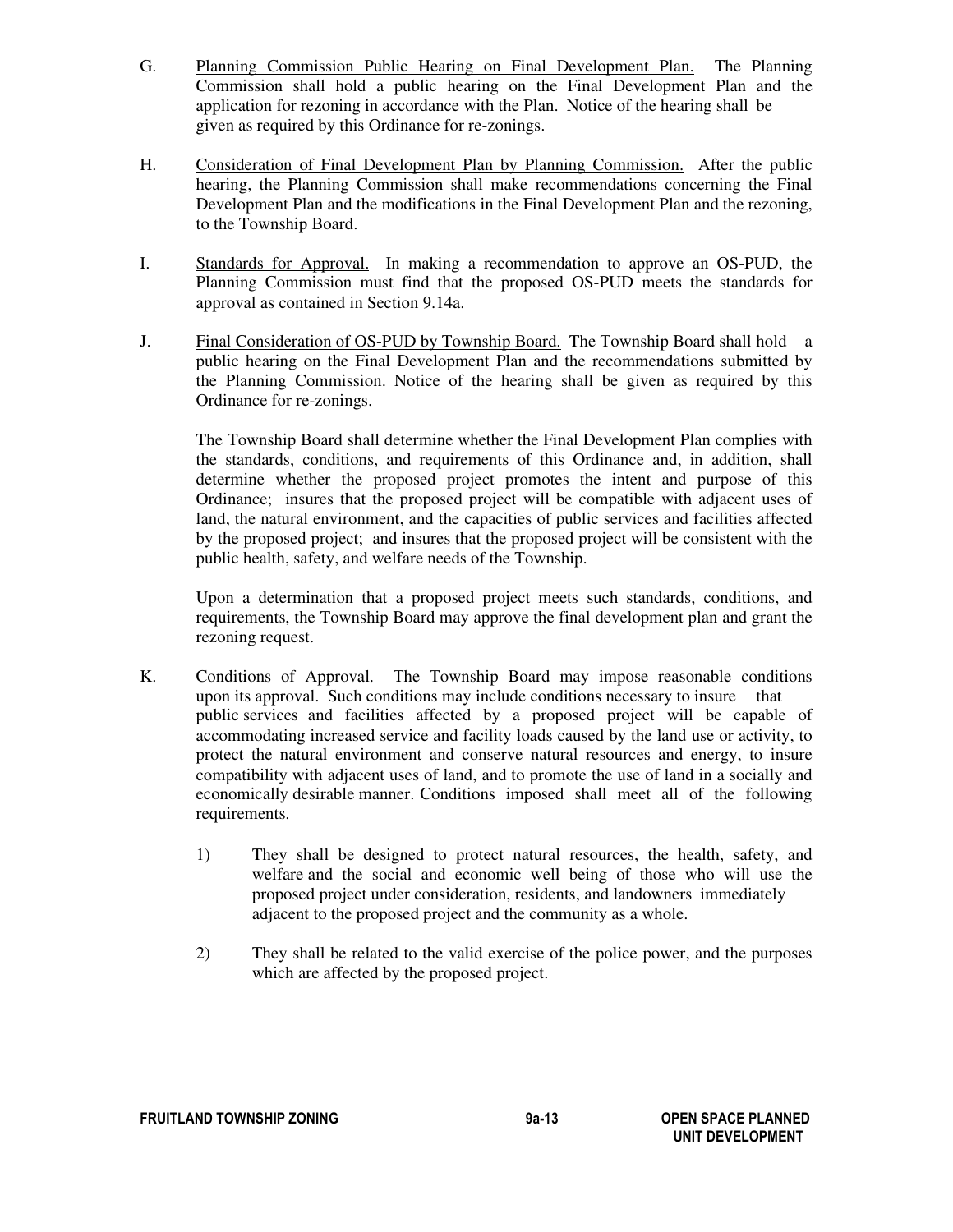3) They shall be necessary to meet the intent and purpose of this Ordinance, be related to the standards established in the Ordinance for the proposed OS-PUD under consideration, and be necessary to insure compliance with those standards.

 The conditions imposed with respect to the approval of a OS-PUD shall be recorded in the record of the approval action, and shall remain unchanged except upon the mutual consent of the Township Board and the property owner. The Township Board shall maintain a record of conditions which are changed.

L. Rezoning. If the Township Board approves the Final Development Plan and the proposed application for rezoning, it may rezone the property in accordance withthe Township Zoning Act as amended. Publication of the rezoning ordinance or publication of a summary of the provisions thereof shall be accomplished in the manner provided by law. Following approval of the OS-PUD rezoning the Official Zoning Map of Fruitland Township shall be changed to reflect the OS-PUD zoning for the parcel.

## M. Conformance to Final Development Plan

 A OS-PUD shall be constructed in strict conformance with the approved Final Development Plan and any conditions of approval. Any changes shall only be allowed in accordance with the requirements of Section 9.15a herein.

## **SECTION 9.15a STANDARDS FOR APPROVAL**

In making a recommendation to approve a OS-PUD, the Planning Commission must find that the proposed OS-PUD meets the standards for Final Development Plan approval as contained in Section 15.07 of this Ordinance and the following standards as applicable:

- A. Granting the OS-PUD rezoning will result in a recognizable and substantial benefit to ultimate users of the project and to the community, and the benefit would otherwise be unfeasible or unlikely to be achieved.
- B. The OS-PUD will not result in a significant increase in the need for public services and facilities and will not result in significant adverse effects upon nearby or adjacent lands or the natural environment unless the resulting adverse effects are adequately provided for or mitigated by features of the OS-PUD as approved.
- C. The OS-PUD will be compatible with the Master Plan of the Township and consistent with the intent and purpose of the OS-PUD Section.
- D. The OS-PUD is designed to substantially comply the with the four step design process of Section 9.10a and the development requirements of Section 9.11a herein.
- E. Protects the rural roadside character by preserving or enhancing the existing view along the roadway.
- F. The individual lots, buildings, roadways, and open space areas are designed to minimize the alteration of environmental site features.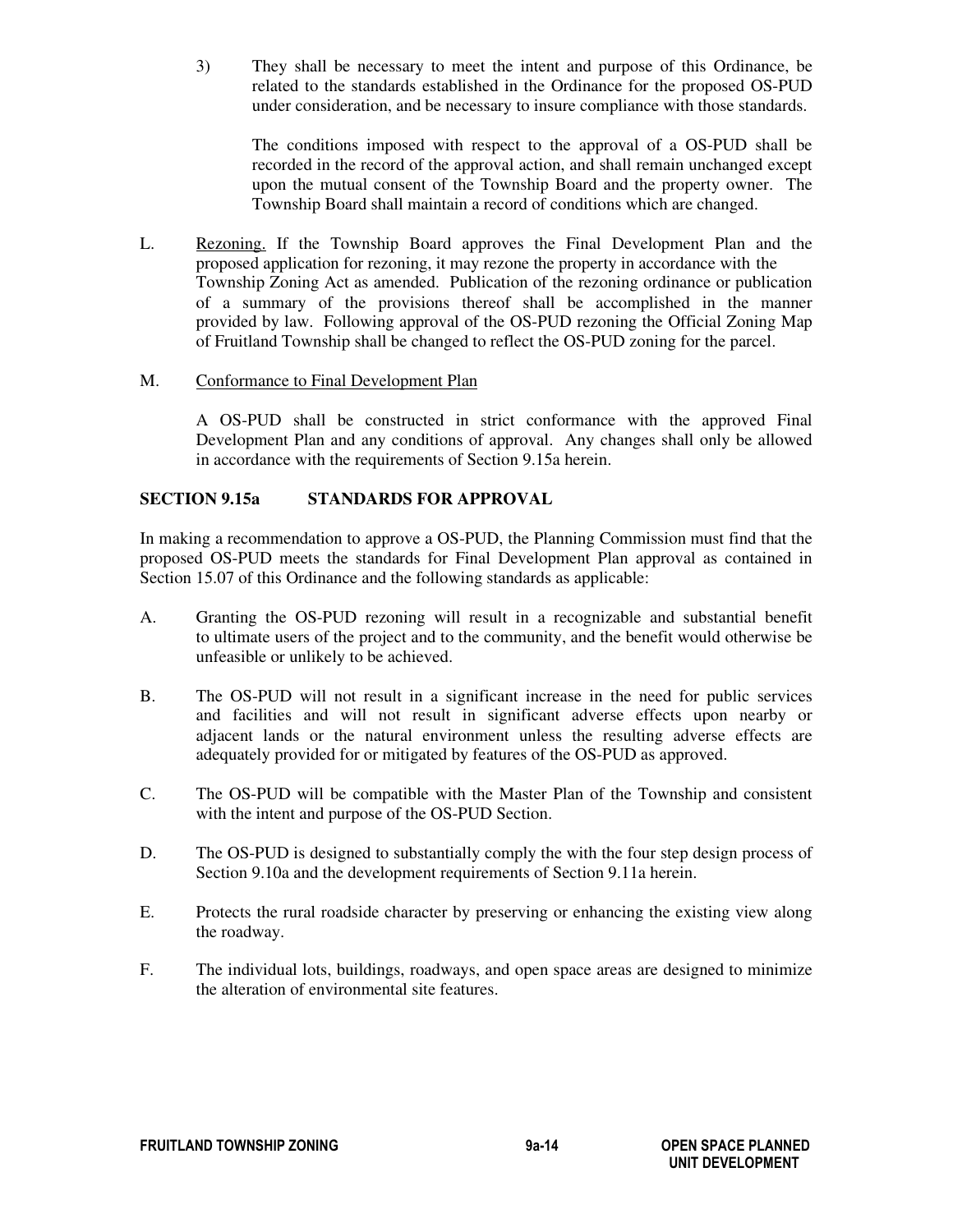#### **SECTION 9.16a AMENDMENTS TO APPROVED OS-PUD.**

- A. An approved Final OS-PUD Development Plan and any conditions imposed upon Final OS-PUD approval shall not be changed except upon the mutual consent of the Township Board and the applicant except as otherwise noted below.
- B. Minor Amendments. A minor change may be approved by the Zoning Administrator who shall notify the Planning Commission and the applicant in writing of the minor change and that such change does not substantially change the basic design or alter the conditions required for the plan by the Commission.

The following items shall be considered as minor changes:

- 1. Reduction of the size of any building and/or sign.
- 2. Movement of buildings or dwellings and/or signs by no more than 10 feet provided all setback requirements of the OS-PUD are still met.
- 3. Plantings approved in the site plan landscape plan may be replaced by similar types of landscaping.
- 4. Internal rearrangement of a parking lot which does not affect the number of parking spaces or alter access locations or design.
- 5. Changes required or requested by the Township for safety reasons.
- 6. Changes which will preserve the natural features of the site without changing the basic site layout.
- 7. Other similar changes of a minor nature proposed to be made to the configuration, design, layout or topography of the site plan which are deemed by the Zoning Administrator to be not material or significant in relation to the entire site and which the Zoning Administrator determines would not have any significant adverse effect on adjacent or nearby lands or the public health, safety and welfare.

The Zoning Administrator may refer any decision regarding any proposed change to an approved site plan to the Planning Commission for review and approval (regardless of whether the change may qualify as a minor change). In making a determination whether a change is a minor change, or whether to refer a change to the Planning Commission for approval, the Zoning Administrator may consult with the Chairperson of the Planning Commission or the Planning Commission.

C. A proposed change, other than a minor change as determined by the Zoning Administrator, shall be submitted as an amendment to the OS-PUD and shall be processed in the same manner as an original OS-PUD application except that the OS-PUD zoning shall remain in place.